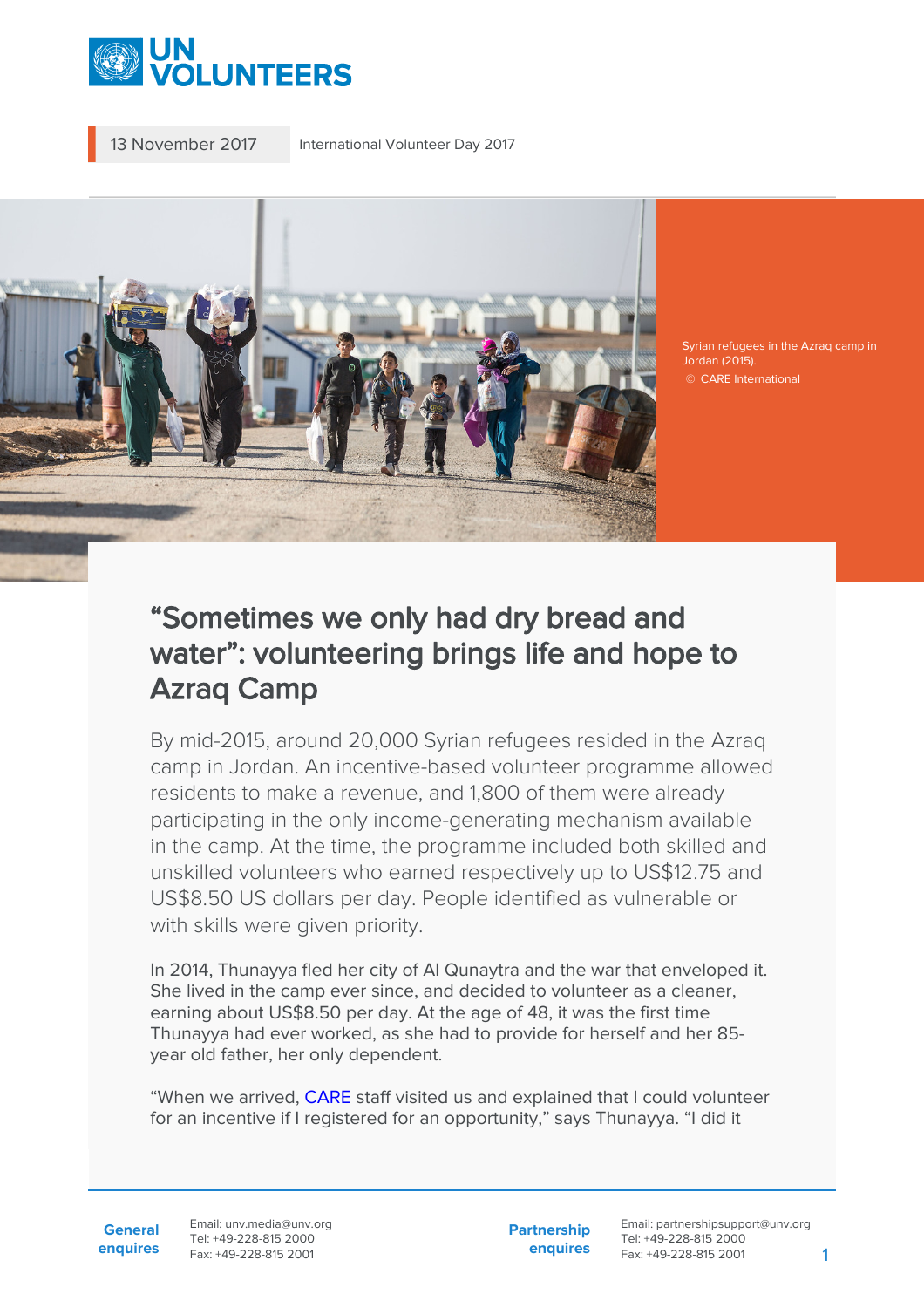

shortly after, but had to wait over eight months before I could start working at CARE's daycare." Most volunteer positions were for three months, but individuals could reapply.

"I reapplied and am volunteering as a cleaner at CARE's community center, but I preferred working at the daycare," explains Thunayya. "I used to make about US\$12.75 per day there. I spent my time playing with children and teaching them pleasant things."

When asked how she prioritized the purchases she made with the incentives she earned, Thunayya immediately put her elderly father's needs first. "He loves fruits and vegetables, and we cannot afford these with the ecards we receive. Sometimes he is prescribed medication that I can only buy with money. Once, he was really sick so I had to take him out of the camp to a doctor in Mafraq city – I had to pay for all of that."

Thunayya used World Food Programme e-cards for basic grocery shopping, such as oil, rice, and canned food, but sometimes the family's needs were greater, making them dependent on the money she earned from volunteering.

Forced to get married when she was 14 years old, Thunnaya separated from her husband after eight months and has been alone ever since. Besides her father, she has a widowed sister with five children under 14 years. "She does not have any source of income," says Thunayya of her sister. "She is the only other family member I have in Azraq. My three brothers now live in Lebanon."

Earlier in 2015, a designated market area in Azraq camp was built for refugees, aimed at providing more options for purchasing goods and services, while allowing camp residents to work and earn an

**General**

**enquires** Fax: +49-228-815 2001 Email: unv.media@unv.org Tel: +49-228-815 2000

**Partnership enquires**

Email: partnershipsupport@unv.org Tel: +49-228-815 2000 Fax: +49-228-815 2001 2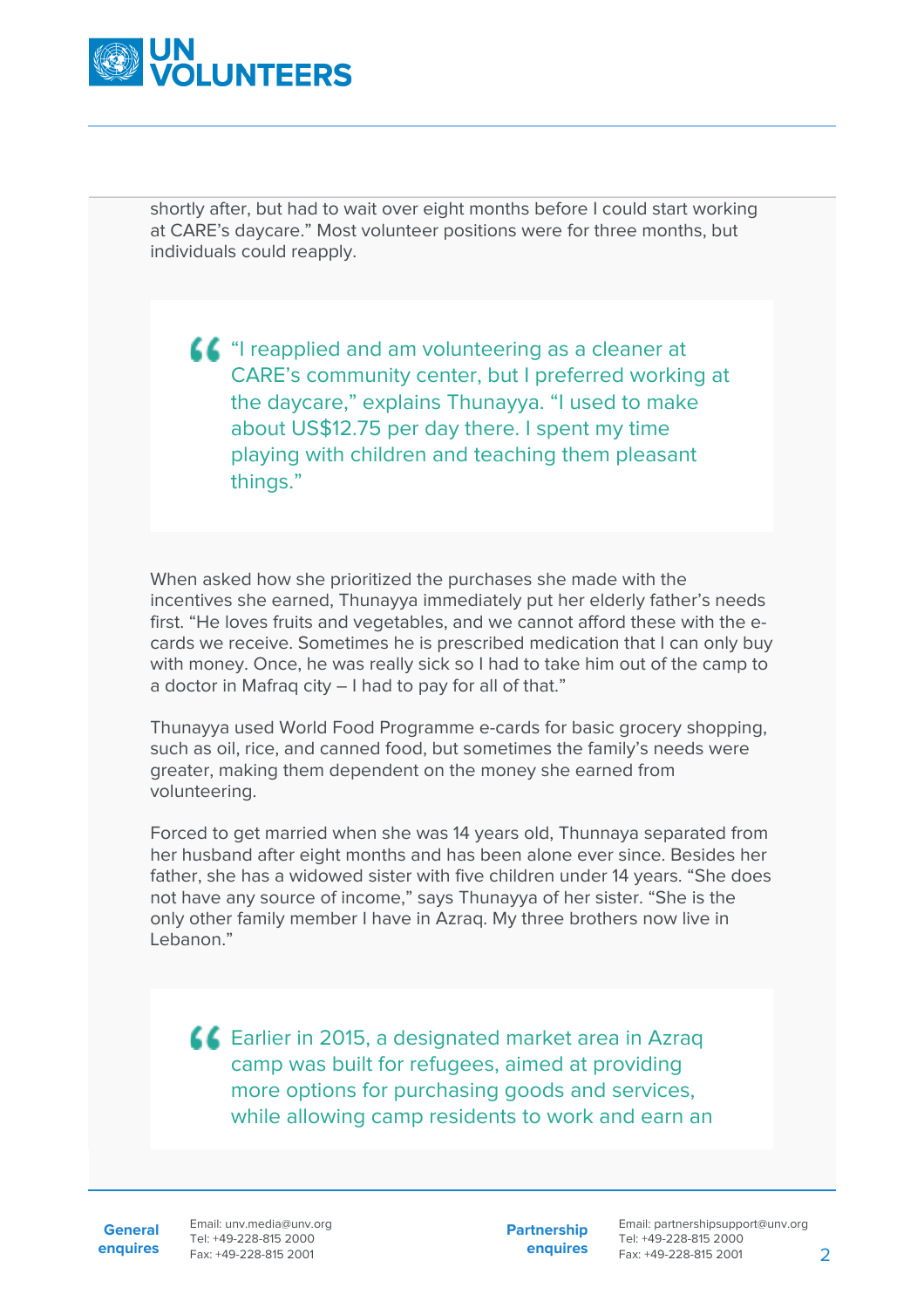

## income.

## "

Thunayya is one of many Syrian refugees looking forward to the market opening. "People's situation here would become much better if the market opened," explained Thunayya. "Groceries in the supermarket here are expensive and not everything is available. I have bought things from outside the camp, where they were much cheaper. I also wish to see more vocational courses for women, such as knitting.

**A Her personal dream is one, she says, that is shared** by many others: "I just wish for happiness and comfort. Isn't that every human being's ultimate wish?"

At the time the article was released, in July 2015, over 4,000 refugees at Azra camp had already applied for the incentive-based volunteer programme.

Mahmoud Shabeeb – Regional Communications Officer, Syria Crisis (originally published on 30 July 2015).

This story is published as part of the campaign for [International Volunteer](https://www.unv.org/internationalvolunteerday2017) [Day 2017: Volunteers Act First. Here. Everywhere.](https://www.unv.org/internationalvolunteerday2017)

## Ė

https://care.ca/2018/02/we-must-all-come-together-so-women-and-girls-canlive-a-life-free-from-violence/

 $\mathbf{o}$ Arab States

• IVD 2017 • #VolunteersActFirst • CARE International • refugees

**Partnership enquires**